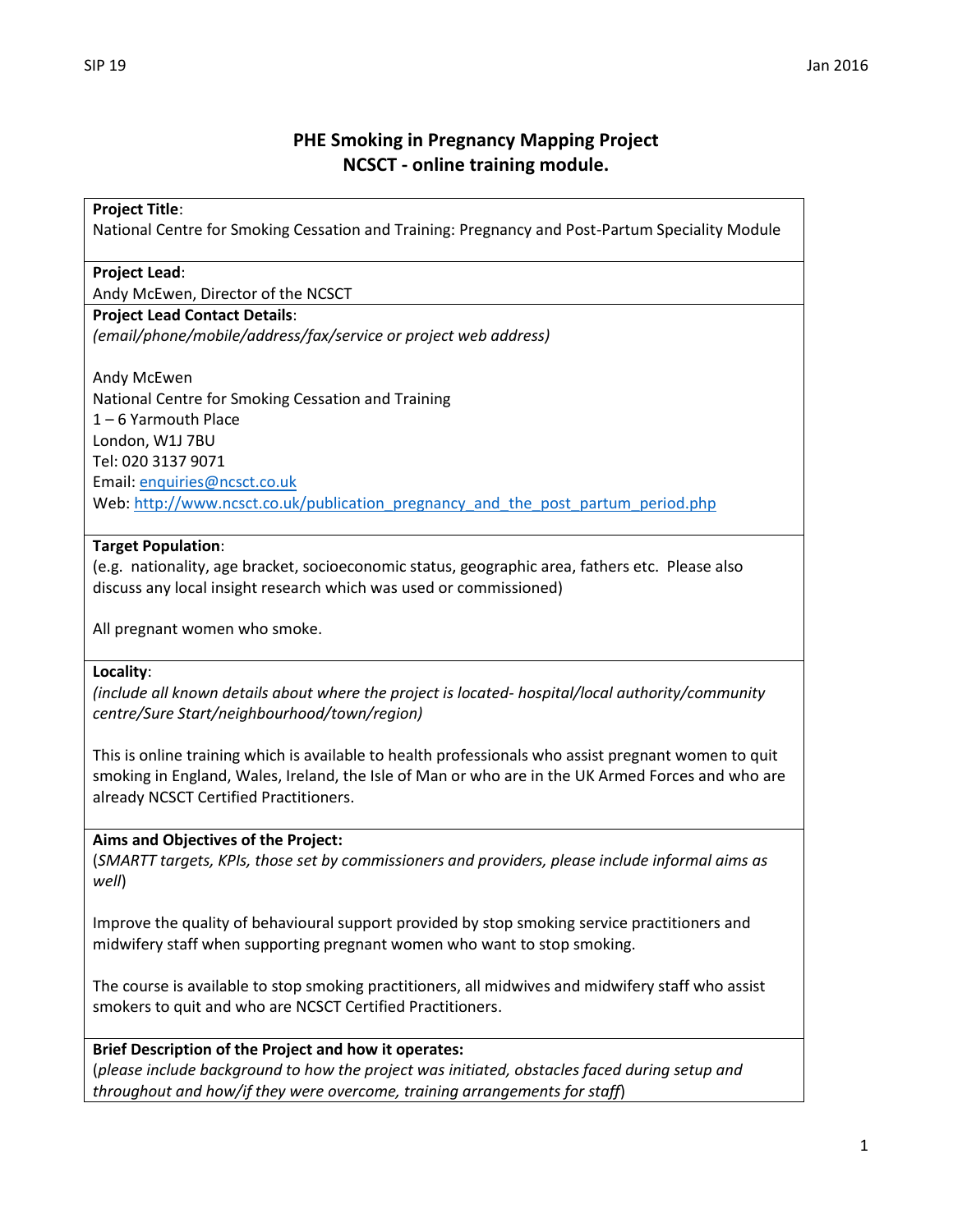This online course has been developed by an expert group and includes the latest evidence based, effective behaviour change techniques. Prospective students must be NCSCT Certified before they are able to qualify for the Pregnancy and Post-Partum Speciality course. Certificated assessment is available.

The module is intended for anyone who supports pregnant smokers to quit. The course includes:

- information on the health effects of smoking in pregnancy and the post-partum;
- evidence showing the benefits of cessation and effective methods to help pregnant women to stop smoking;
- guidance on best practice in assisting pregnant women to stop smoking;
- links to useful resources;
- 'test yourself' questions.

The assessment consists of 20 multiple choice questions and the pass mark is 70%. If practitioners do not pass on their first attempt, they can re-take the assessment after three days to allow for an additional period of study.

#### **Outcomes:**

*(provide baseline, please also include formal and informal outcomes - e.g. a drop in the number of pregnant smokers, changing attitudes amongst clinical staff,)*

2,783 practitioners have completed the course to date [end of 2015]

**Relationship to current evidence base:**

(*in particular which evidence was drawn on during the project design?)*

Training programme based on the behaviour change techniques: [http://www.ncsct.co.uk/publication\\_evidence-underpinning-ncsct-activities.php](http://www.ncsct.co.uk/publication_evidence-underpinning-ncsct-activities.php)

## **Evaluation**:

*(formal and informal, was it published, if an evaluation has not been carried out please explain why not - funding?)*

None as yet.

**Costs**:

*(revenue and capital, include detail about equipment costs - CO monitors etc)*

Initially funded by Department of Health with on-going maintenance costs funded by PHE. Free to participants.

#### **Commissioning arrangements and timescale**

*(is there long term sustainability or was this a short project, please also say who has commissioning responsibility for the project)*